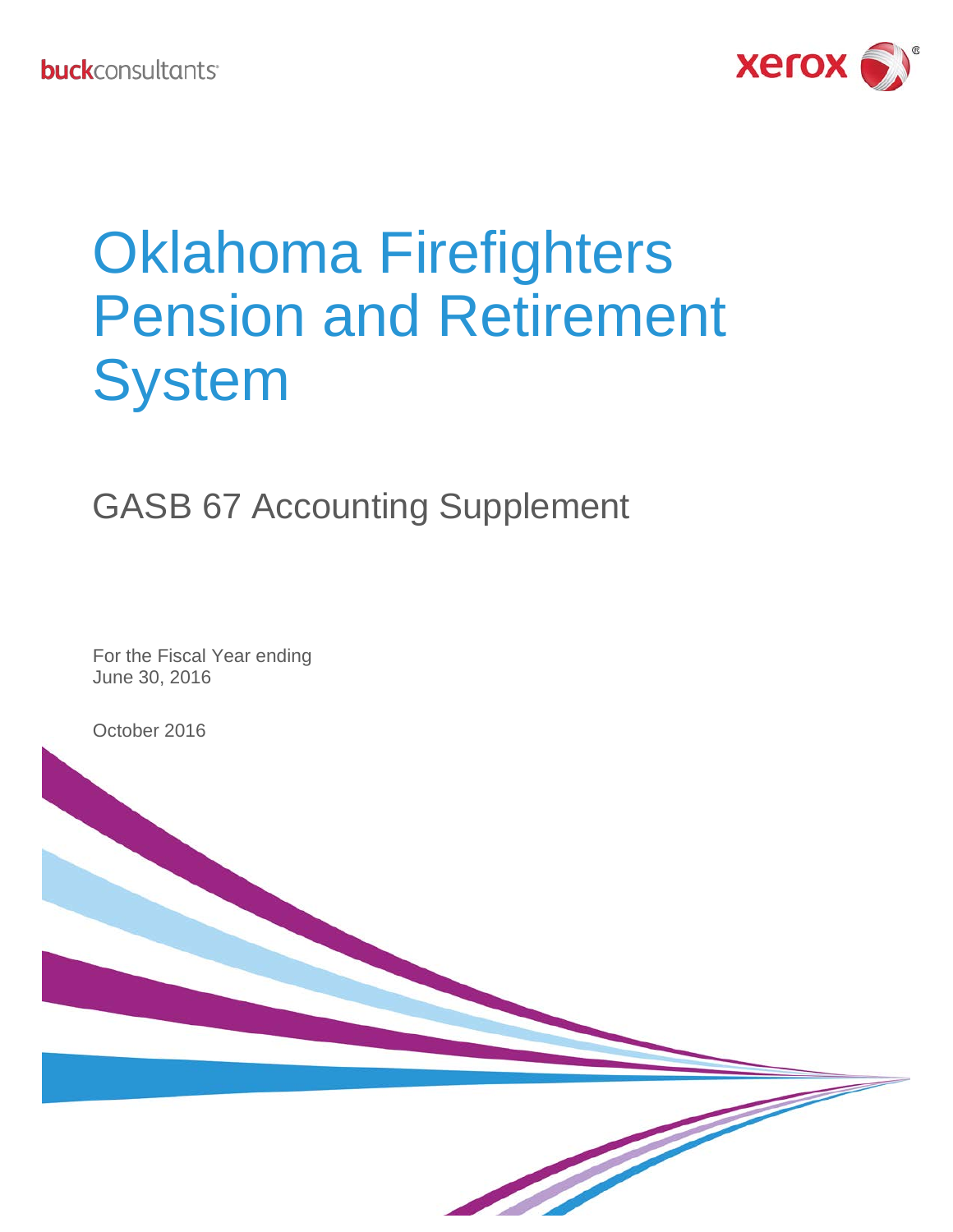

**David Kent** *Director, Retirement*

Buck Consultants LLC 14911 Quorum Drive Suite 200 Dallas, TX 75254-7534

david.kent@xerox.com tel 972.628.6800 fax 972.628.6801

Mr. Robert E. Jones, Jr. Executive Director Oklahoma Firefighters Pension and Retirement System 6601 Broadway Extension, Suite 100 Oklahoma City, OK 73116

Dear Mr. Jones:

October 2016

Buck Consultants, LLC (Buck) was retained to complete this actuarial valuation of the Oklahoma Firefighters Pension and Retirement System. This report presents the results of the GASB 67 accounting valuation for the fiscal year ending June 30, 2016.

#### **Purpose of this Report**

The Board of Trustees of the Fund may use this report for the review of the operation of the plan, and in the preparation of the plan's audited financial statements.

Use of this report for any other purpose or by anyone other than the Board may not be appropriate and may result in mistaken conclusions because of failure to understand applicable assumptions, methods, or inapplicability of the report for that purpose. This report should not be provided except in its entirety. Because of the risk of misinterpretation of actuarial results, you should ask Buck to review any statement you wish to make on the results contained in this report. Buck will not accept any liability for any such statement made without review by Buck.

Future actuarial measurements may differ significantly from current measurements due to plan experience differing from that anticipated by the economic and demographic assumptions, increases or decreases expected as part of the natural operation of the methodology used for these measurements, and changes in plan provisions or applicable law. An analysis of the potential range of such future differences is beyond the scope of this report.

#### **Data Used**

Buck performed the valuation using participant and financial data supplied by the Board of Trustees. Buck did not audit the data, although they were reviewed for reasonableness and consistency with the prior year data. The results of the valuation are dependent on the accuracy of the data.

## **Actuarial Certification**

The Board of Trustees selected the actuarial methods and assumptions used in this valuation. The Board has sole authority to determine the expected investment return and other actuarial assumptions. In our opinion, the actuarial assumptions used are appropriate for purposes of the valuation and are reasonably related to the experience of the Fund and to reasonable long-term expectations.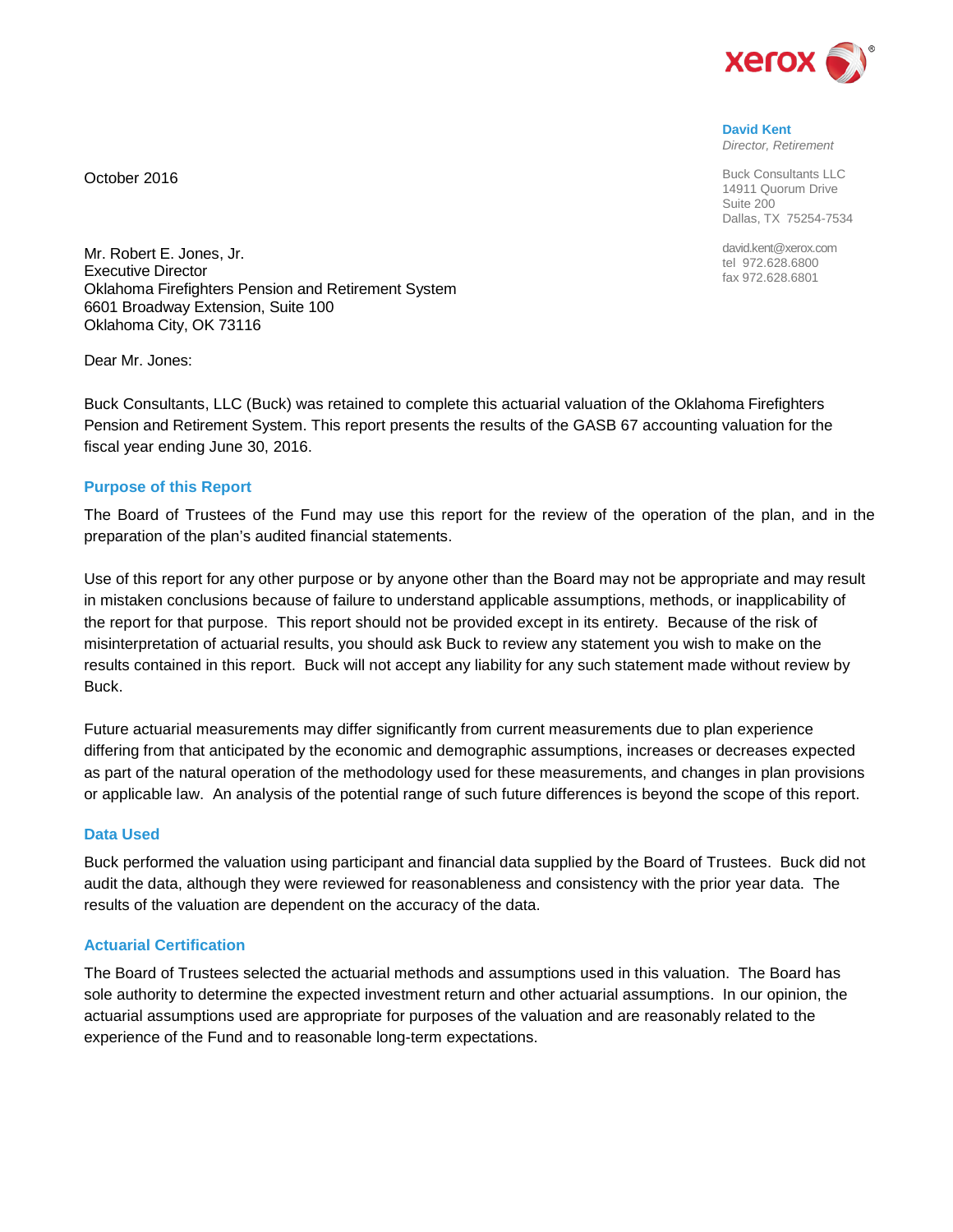

We are Members of the American Academy of Actuaries and meet the Qualification Standards of the American Academy of Actuaries to render the actuarial opinions contained in this report. This report has been prepared in accordance with all applicable Actuarial Standards of Practice, and we are available to answer questions about it.

Respectfully submitted,

BUCK CONSULTANTS, LLC

David Kent, FSA, EA, MAAA Director, Consulting Actuary

200

Janie Shaw, ASA, MAAA **Consultant** 

DK/JS/km OFP\VAL\2016 GASB.DOCX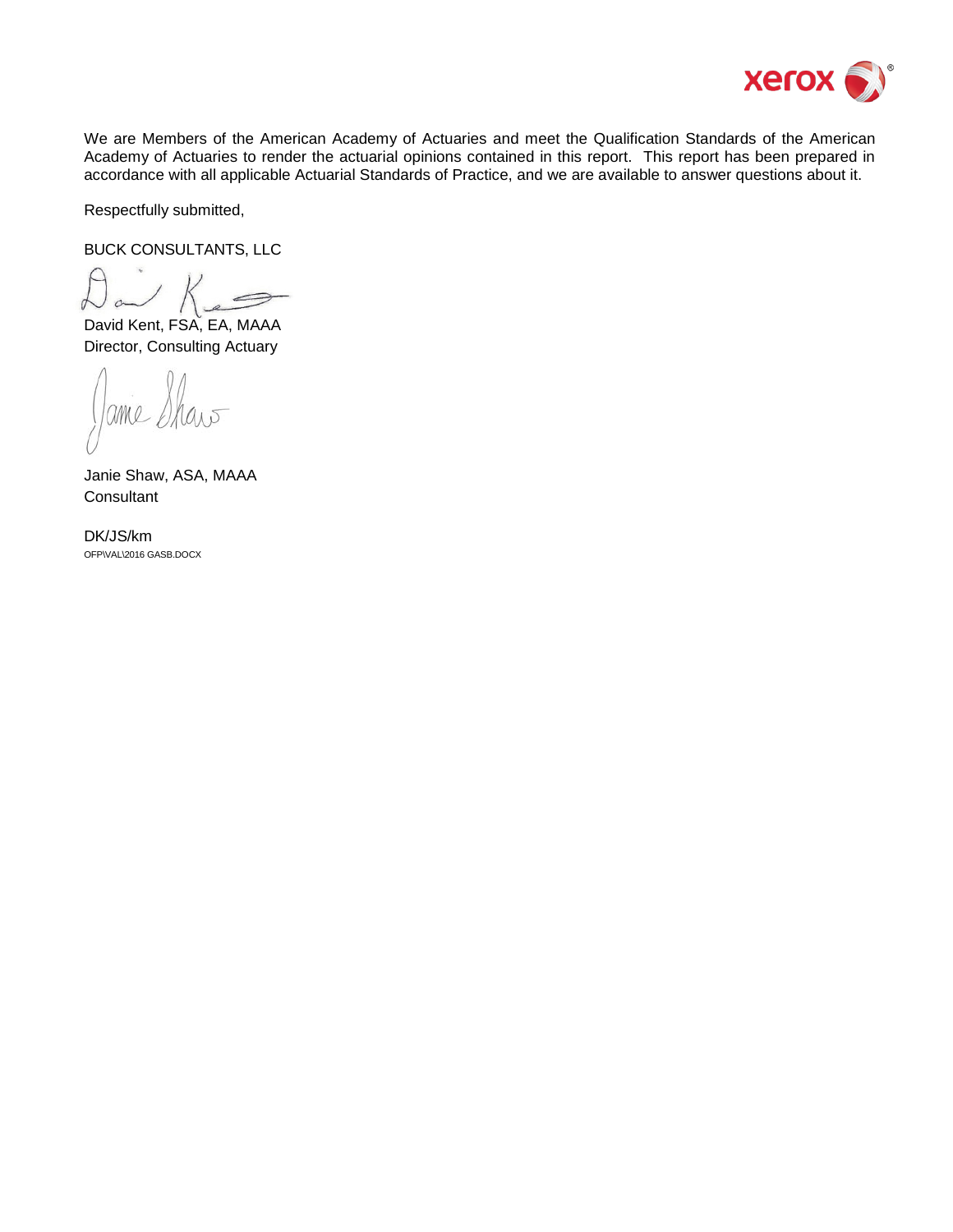

## **Net Pension Liability**

The components of the net pension liability at June 30, 2016, were as follows:

| Total pension liability                                                       | \$3,477,473,104    |
|-------------------------------------------------------------------------------|--------------------|
| Plan fiduciary net position                                                   | (2, 255, 758, 597) |
| Net pension liability                                                         | 1.221.714.507      |
| Plan fiduciary net position as a<br>percentage of the total pension liability | 64.87%             |

## **Actuarial assumptions**

The total pension liability was determined by an actuarial valuation as of June 30, 2016, using the following actuarial assumptions, applied to all periods included in the measurement:

| <b>Actuarial Assumptions</b> |                                                                                                                                               |
|------------------------------|-----------------------------------------------------------------------------------------------------------------------------------------------|
| Inflation                    | $3.00\%$                                                                                                                                      |
| Investment rate of return    | 7.50%, net of pension plan investment expenses.<br>This is based on an average inflation rate of 3.00%<br>and a real rate of return of 4.50%. |

Please see Section 3 of the July, 1, 2016, funding valuation report for a description of the other assumptions used.

#### **Discount rate**

The discount rate used to measure the total pension liability was 7.50%. The projection of cash flows used to determine the discount rate assumed that the Fund's contributions will continue to follow the current funding policy. Total covered employee payroll is assumed to grow at 4% per year. The total statewide insurance premium tax is assumed to grow at 3% per year. In addition, the allocation of the tax to the System is assumed to be 36% for the entire projection period. The Normal Cost Rate for future members is assumed to be 20.82% for all years. Based on those assumptions, the pension plan's fiduciary net position was projected to be available to make all projected future benefit payments of current plan members for all future years and hence, the blended GASB discount rate is equal to the longterm rate of return of 7.50%. Therefore, the long-term expected rate of return on pension plan investments of 7.50% was applied to all periods of projected benefit payments to determine the total pension liability. The long-term expected rate of return remained at 7.50% to reflect the expected asset allocation.

If the fiduciary net position was not projected to be available to make all projected future benefit payments of current plan members for all future years, the municipal bond rate of 2.71% would have been used during the period that the plan was projected to have no fiduciary net position. The 2.71% rate is based on the S&P Municipal Bond 20 Year High Grade Rate Index as of June 30, 2016.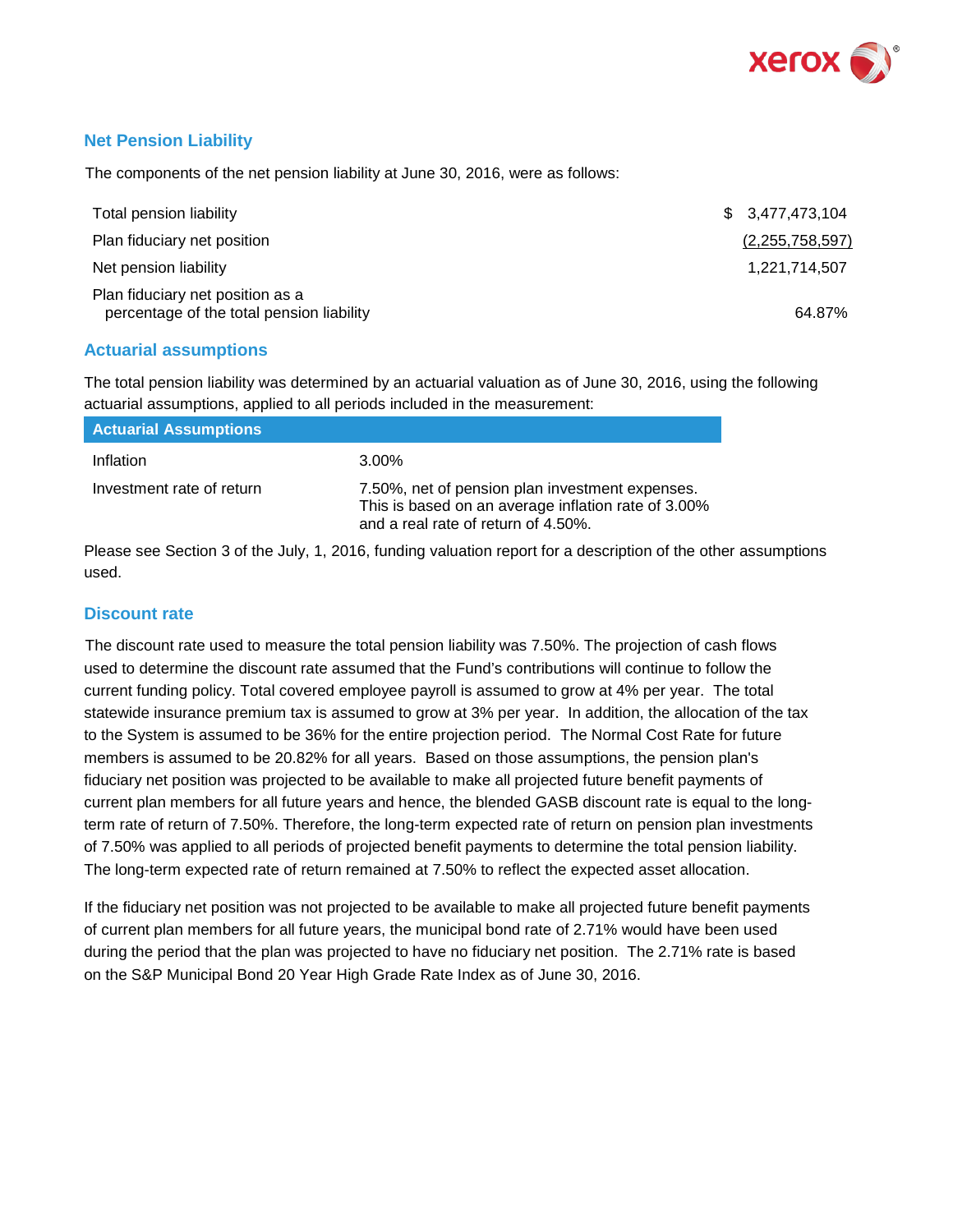

## **Sensitivity of the net pension liability to changes in the discount rate**

The following presents the net pension liability, calculated using the discount rate of 7.50%, as well as what the Fund's net pension liability would be if it were calculated using a discount rate that is 1 percentage-point lower (6.50%) or 1-percentage-point higher (8.50%) than the current rate:

|                       | $1\%$           | <b>Current</b>       | $1\%$           |
|-----------------------|-----------------|----------------------|-----------------|
|                       | <b>Decrease</b> | <b>Discount Rate</b> | <b>Increase</b> |
|                       | $(6.50\%)$      | $(7.50\%)$           | $(8.50\%)$      |
| Net Pension Liability | \$1,546,589,343 | \$1,221,714,507      | \$949,335,448   |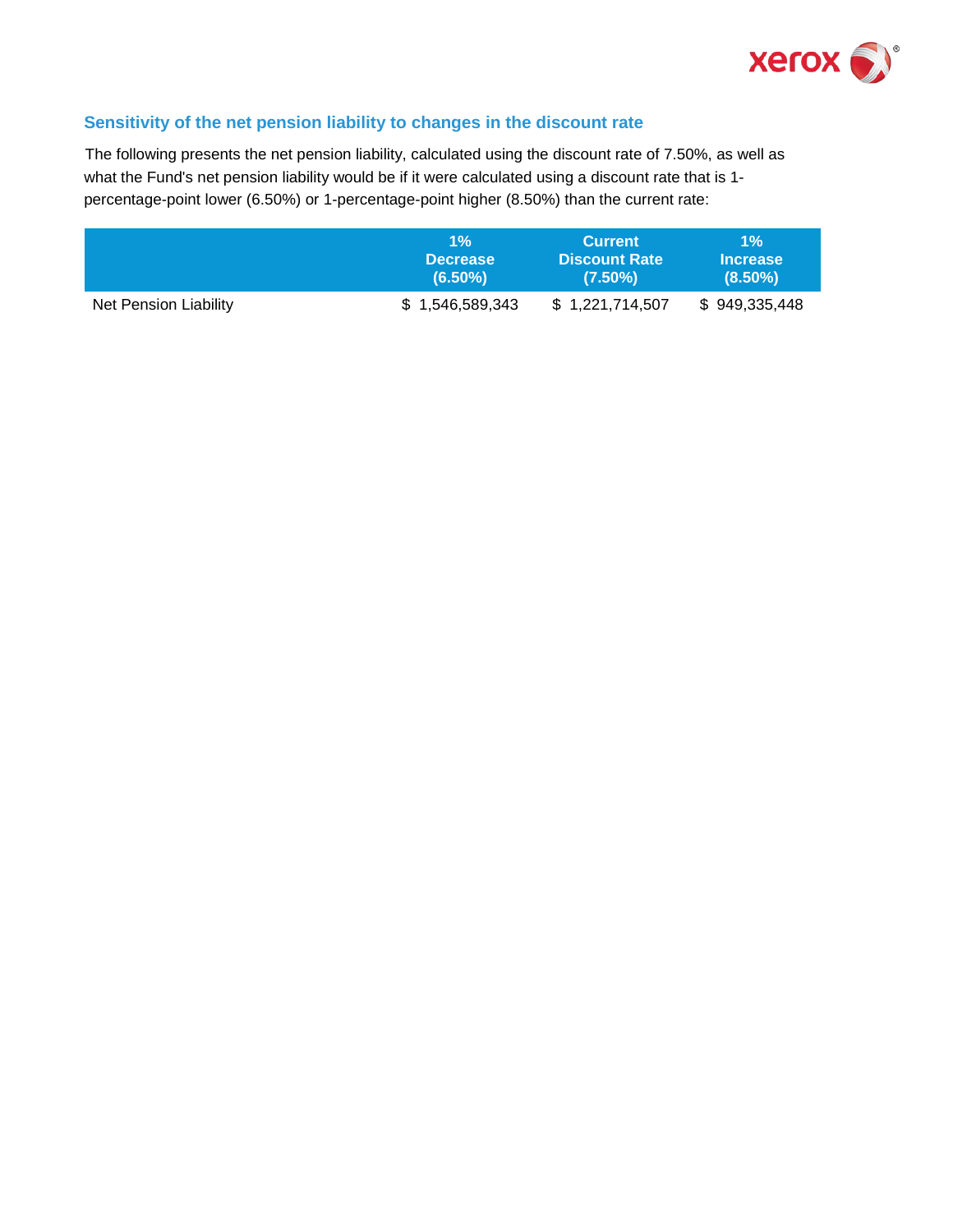

## **Schedule of Changes in the Fund's Net Pension Liability and Related Ratios**

I

|                                                                            | 2016                 |
|----------------------------------------------------------------------------|----------------------|
| <b>Total pension liability</b>                                             |                      |
| Service cost                                                               | \$<br>60,823,560     |
| Interest                                                                   | 248,081,554          |
| Changes of benefit terms                                                   | 0                    |
| Differences between expected and actual experience                         | 19,681,640           |
| Changes of assumptions                                                     | 0                    |
| Benefit payments                                                           | (196, 088, 281)      |
| Net change in total pension liability                                      | \$<br>132,498,473    |
| Total pension liability-beginning                                          | \$<br>3,344,974,631  |
| Total pension liability-ending (a)                                         | \$<br>3,477,473,104  |
| <b>Plan fiduciary net pension</b>                                          |                      |
| Contributions-employer                                                     | \$<br>131,503,931    |
| Contributions-employee                                                     | 24,531,971           |
| Net investment income                                                      | 14,238,895           |
| Benefit payments, including refunds of employee contributions              | (196,088,281)        |
| Administrative expense                                                     | (1,994,301)          |
| Other (Professional services)                                              | 0                    |
| Net change in plan fiduciary net position                                  | \$<br>(27, 807, 785) |
| Plan fiduciary net position-beginning                                      | \$<br>2,283,566,382  |
| Plan fiduciary net position-ending (b)                                     | 2,255,758,597        |
| Net pension liability-ending (a)-(b)                                       | \$<br>1,221,714,507  |
| Plan fiduciary net position as a percentage of the total pension liability | 64.87%               |
| Covered-employee payroll                                                   | \$<br>273,621,126    |
| Net pension liability as a percentage of covered-employee payroll          | 446.50%              |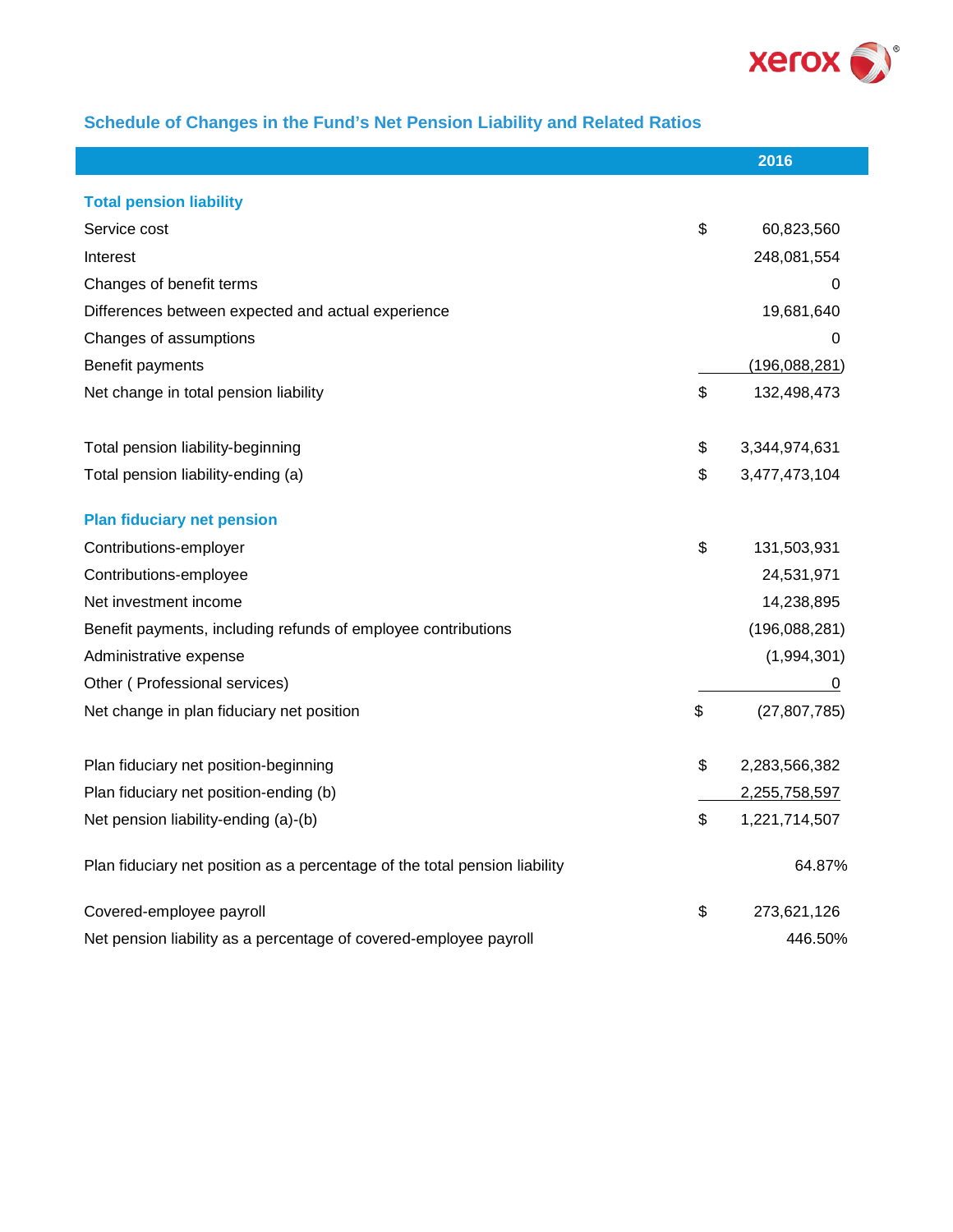

## **Schedule of Fund Contributions**

|                                                                     | 2016          |
|---------------------------------------------------------------------|---------------|
| Actuarially determined contribution                                 | \$139,226,348 |
| Contributions related to the actuarially<br>determined contribution | \$125,000,954 |
| Contribution deficiency (excess)                                    | \$14,225,394  |

## **Plan membership**

Please see Section 3 of the July, 1, 2016, funding valuation report for a description of the plan membership.

## **Benefits provided**

Please see Section 3 of the July, 1, 2016, funding valuation report for a summary of plan provisions.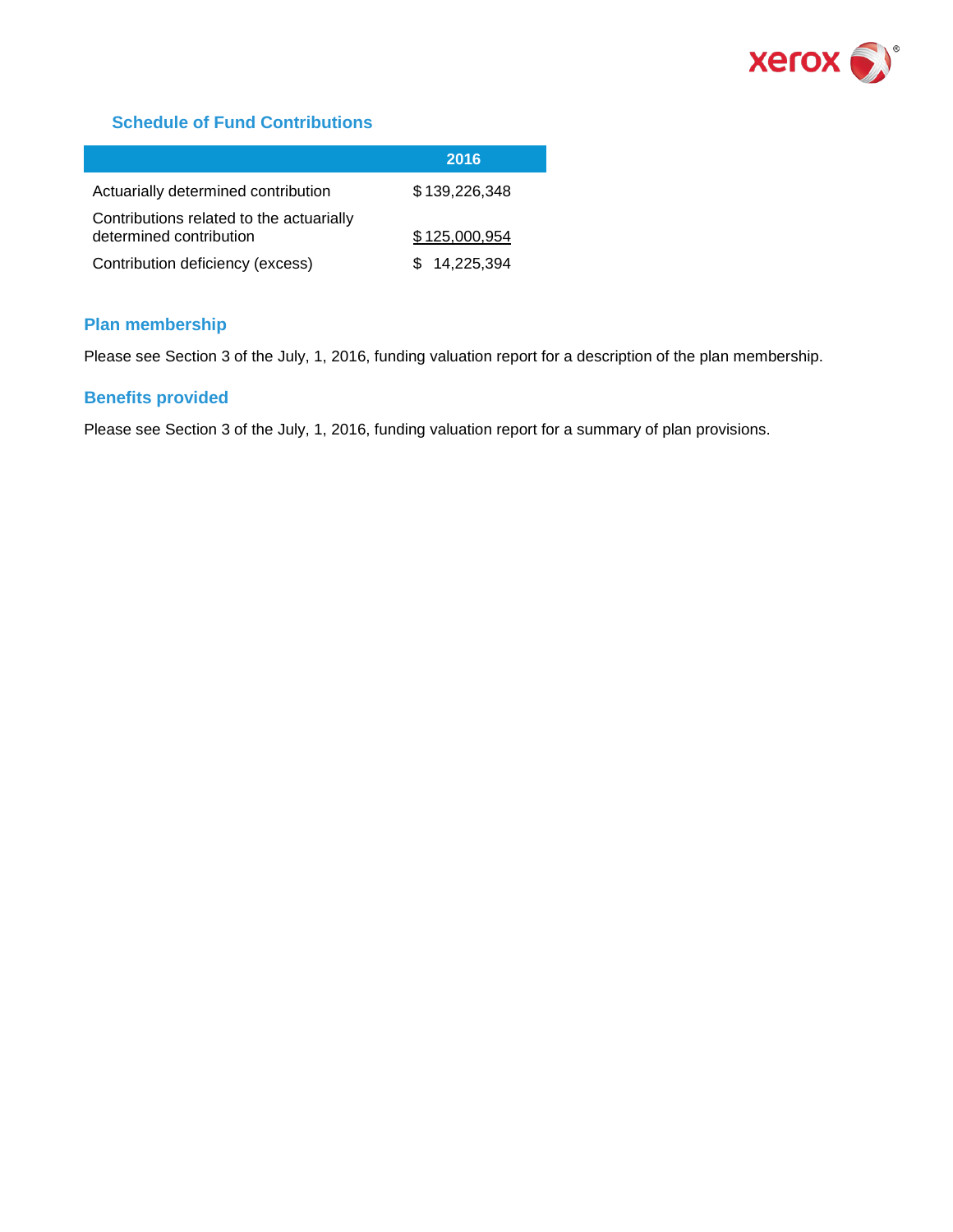

## **Table 1 - Projection of Fiduciary Net Position**

| <b>Fiscal Year</b><br>Ending 6/30 | <b>Beginning Fiduciary</b><br><b>Net Position</b> | <b>Member</b><br><b>Contributions</b> | <b>Employer</b><br><b>Contributions</b> | <b>Benefit</b><br><b>Payments</b> | <b>Expenses</b> | <b>Investment</b><br><b>Earnings</b> | <b>Ending Fiduciary</b><br><b>Net Position</b> |
|-----------------------------------|---------------------------------------------------|---------------------------------------|-----------------------------------------|-----------------------------------|-----------------|--------------------------------------|------------------------------------------------|
| 2016                              | \$2,283,566,382                                   | 23,845,345                            | \$131,065,641                           | \$218,891,509                     | \$3,590,553     | \$168,779,372                        | \$2,384,774,678                                |
| 2017                              | 2,384,774,678                                     | 23,782,072                            | 134,032,762                             | 231,895,704                       | 3,698,270       | 175,994,112                          | 2,482,989,650                                  |
| 2018                              | 2,482,989,650                                     | 23,789,480                            | 137,186,530                             | 245,507,416                       | 3,809,218       | 182,971,339                          | 2,577,620,365                                  |
| 2019                              | 2,577,620,365                                     | 23,813,864                            | 140,459,316                             | 259,947,774                       | 3,923,495       | 189,654,120                          | 2,667,676,396                                  |
| 2020                              | 2,667,676,396                                     | 23,787,811                            | 143,765,584                             | 275,961,384                       | 4,041,200       | 195,935,118                          | 2,751,162,325                                  |
| 2021                              | 2,751,162,325                                     | 23,638,809                            | 147,013,192                             | 293, 107, 743                     | 4,162,436       | 201,674,831                          | 2,826,218,978                                  |
| 2022                              | 2,826,218,978                                     | 23,456,995                            | 150,323,709                             | 311,178,022                       | 4,287,309       | 206,749,302                          | 2,891,283,653                                  |
| 2023                              | 2,891,283,653                                     | 23,274,226                            | 153,742,261                             | 330, 152, 524                     | 4,415,928       | 211,044,885                          | 2,944,776,573                                  |
| 2024                              | 2,944,776,573                                     | 23,096,271                            | 157,279,818                             | 351,379,543                       | 4,548,406       | 214,394,061                          | 2,983,618,774                                  |
| 2025                              | 2,983,618,774                                     | 22,788,394                            | 160,762,919                             | 374,561,402                       | 4,684,858       | 216,565,515                          | 3,004,489,342                                  |
| 2026                              | 3,004,489,342                                     | 22,367,297                            | 164,217,113                             | 225,285,600                       | 4,825,404       | 223,733,961                          | 3,184,696,709                                  |
| 2027                              | 3,184,696,709                                     | 21,881,785                            | 167,710,213                             | 234,407,638                       | 4,970,166       | 237,019,037                          | 3,371,929,940                                  |
| 2028                              | 3,371,929,940                                     | 21,338,381                            | 171,254,624                             | 243,750,010                       | 5,119,271       | 250,822,537                          | 3,566,476,201                                  |
| 2029                              | 3,566,476,201                                     | 20,767,610                            | 174,894,391                             | 253,727,454                       | 5,272,849       | 265, 153, 468                        | 3,768,291,367                                  |
| 2030                              | 3,768,291,367                                     | 20,122,924                            | 178,572,464                             | 264,666,951                       | 5,431,034       | 279,992,661                          | 3,976,881,431                                  |
| 2031                              | 3,976,881,431                                     | 19,397,141                            | 182,283,618                             | 276,201,875                       | 5,593,965       | 295,316,104                          | 4,192,082,454                                  |
| 2032                              | 4,192,082,454                                     | 18,608,251                            | 186,055,825                             | 288,879,411                       | 5,761,784       | 311,093,040                          | 4,413,198,375                                  |
| 2033                              | 4,413,198,375                                     | 17,617,725                            | 189,711,625                             | 302,626,283                       | 5,934,638       | 327,262,322                          | 4,639,229,126                                  |
| 2034                              | 4,639,229,126                                     | 16,502,105                            | 193,356,161                             | 317,910,834                       | 6,112,677       | 343,738,384                          | 4,868,802,265                                  |
| 2035                              | 4,868,802,265                                     | 15,353,777                            | 197, 115, 535                           | 333,735,724                       | 6,296,057       | 360,463,056                          | 5,101,702,852                                  |
| 2036                              | 5,101,702,852                                     | 14,246,331                            | 201,091,306                             | 343,040,853                       | 6,484,939       | 377,686,629                          | 5,345,201,326                                  |
| 2037                              | 5,345,201,326                                     | 13,162,367                            | 205,265,689                             | 350, 196, 445                     | 6,679,487       | 395,792,162                          | 5,602,545,612                                  |
| 2038                              | 5,602,545,612                                     | 11,989,996                            | 209,496,967                             | 357,682,371                       | 6,879,872       | 414,922,593                          | 5,874,392,925                                  |
| 2039                              | 5,874,392,925                                     | 10,733,100                            | 213,795,630                             | 365,599,268                       | 7,086,268       | 435,124,029                          | 6,161,360,148                                  |
| 2040                              | 6,161,360,148                                     | 9,498,432                             | 218,307,444                             | 373,105,918                       | 7,298,856       | 456,483,004                          | 6,465,244,254                                  |
| 2041                              | 6,465,244,254                                     | 8,213,572                             | 222,943,034                             | 380,041,094                       | 7,517,822       | 479,134,263                          | 6,787,976,207                                  |
| 2042                              | 6,787,976,207                                     | 7,001,140                             | 227,869,357                             | 387,541,247                       | 7,743,357       | 503,191,436                          | 7,130,753,536                                  |
| 2043                              | 7,130,753,536                                     | 5,891,879                             | 233, 132, 898                           | 394,991,413                       | 7,975,658       | 528,769,821                          | 7,495,581,063                                  |
| 2044                              | 7,495,581,063                                     | 4,840,034                             | 238,679,861                             | 398,857,912                       | 8,214,928       | 556,146,222                          | 7,888,174,340                                  |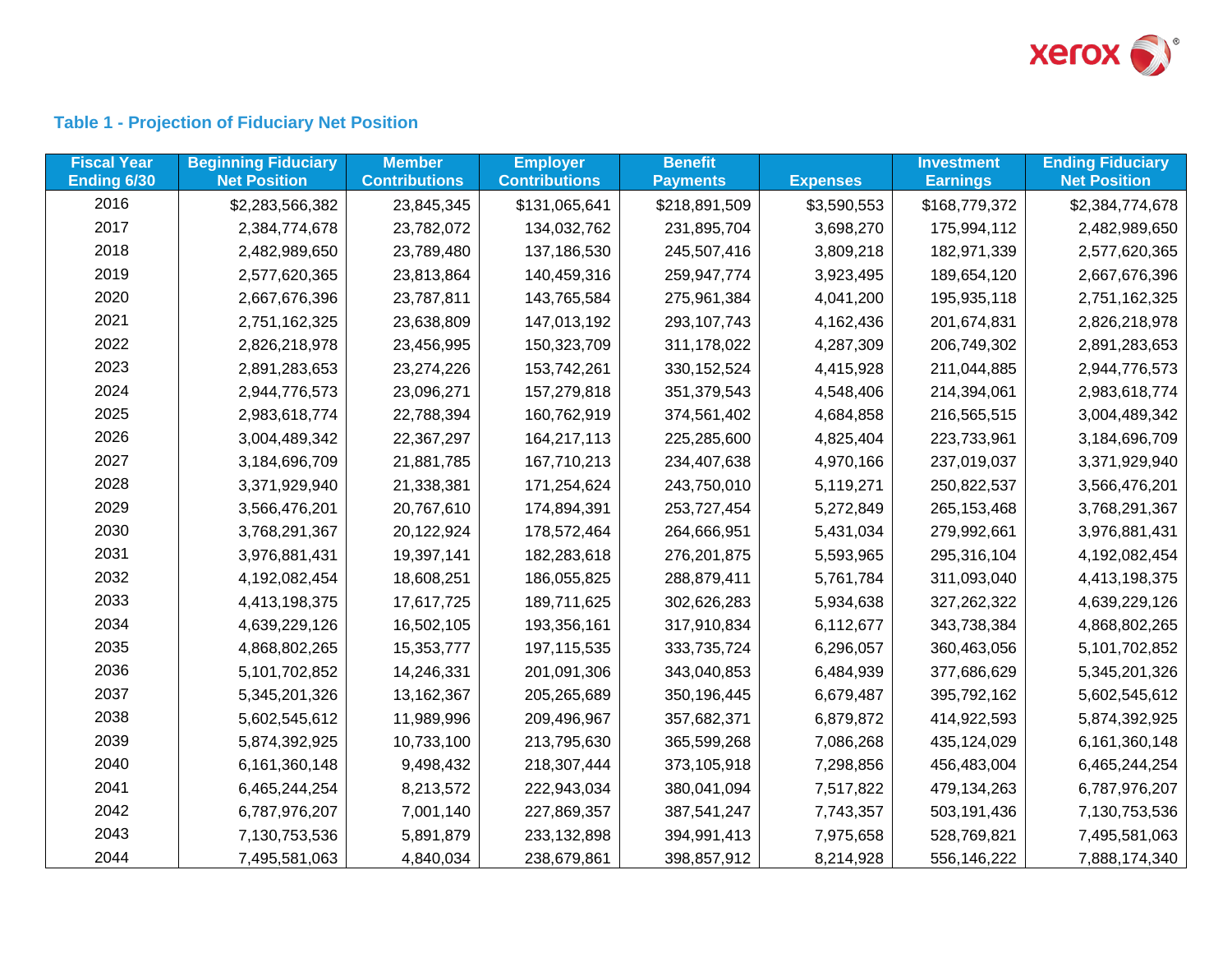

## **Table 1 - Projection of Fiduciary Net Position**

| <b>Fiscal Year</b> | <b>Beginning Fiduciary</b> | <b>Member</b>        | <b>Employer</b>      | <b>Benefit</b>  |                 | <b>Investment</b> | <b>Ending Fiduciary</b> |
|--------------------|----------------------------|----------------------|----------------------|-----------------|-----------------|-------------------|-------------------------|
| Ending 6/30        | <b>Net Position</b>        | <b>Contributions</b> | <b>Contributions</b> | <b>Payments</b> | <b>Expenses</b> | <b>Earnings</b>   | <b>Net Position</b>     |
| 2045               | 7,888,174,340              | 3.919.219            | 244,613,423          | 400,551,974     | 8,461,376       | 585,703,844       | 8,313,397,476           |
| 2046               | 8,313,397,476              | 3,190,247            | 251,020,156          | 401,572,132     | 8,715,217       | 617,757,735       | 8,775,078,265           |
| 2047               | 8,775,078,265              | 2,501,441            | 257,707,768          | 402,416,857     | 8,976,674       | 652,563,951       | 9,276,457,894           |
| 2048               | 9,276,457,894              | 1,766,497            | 264,570,046          | 402,800,527     | 9,245,974       | 690,369,000       | 9,821,116,936           |
| 2049               | 9,821,116,936              | 1,094,689            | 271,757,860          | 401,836,288     | 9,523,353       | 731,483,653       | 10,414,093,497          |
| 2050               | 10,414,093,497             | 688,976              | 279,545,355          | 404,196,381     | 9,809,054       | 776,131,284       | 11,056,453,677          |
| 2051               | 11.056.453.677             | 271,087              | 287,574,897          | 398.510.518     | 10,103,326      | 824,787,103       | 11,760,472,920          |
| 2052               | 11,760,472,920             |                      | 296,063,357          | 381,366,973     | 10,406,426      | 878,511,227       | 12,543,274,105          |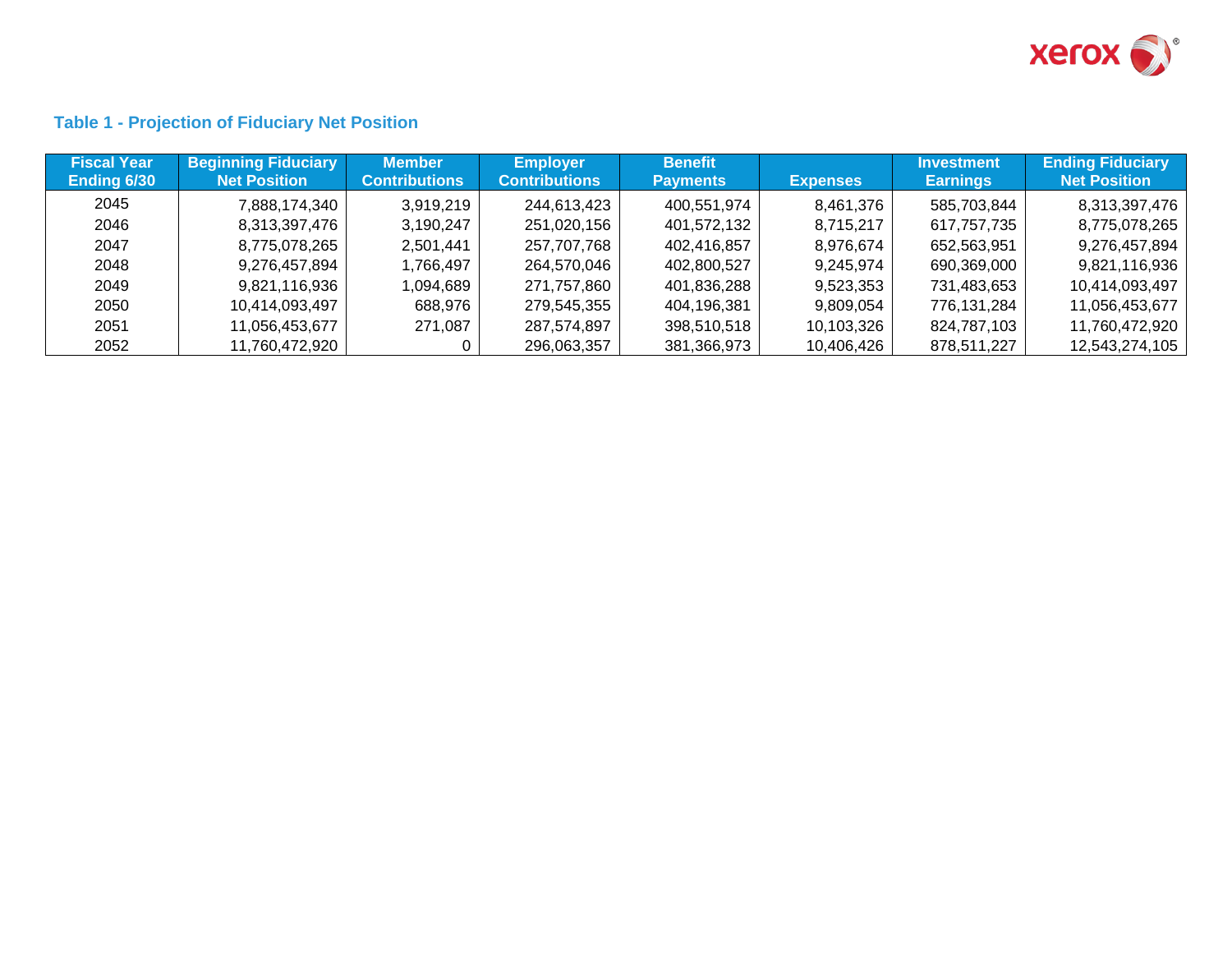## **Table 2: Actuarial Present Value of Projected Benefit Payments**

|                                   |                                                   |                                   | <b>Benefit Payments</b>         |                                   | <b>Present Value of Benefit Payments</b> |                                     |                                                        |  |
|-----------------------------------|---------------------------------------------------|-----------------------------------|---------------------------------|-----------------------------------|------------------------------------------|-------------------------------------|--------------------------------------------------------|--|
| <b>Fiscal Year</b><br>Ending 6/30 | <b>Beginning Fiduciary</b><br><b>Net Position</b> | <b>Benefit</b><br><b>Payments</b> | <b>Funded</b><br><b>Portion</b> | <b>Unfunded</b><br><b>Portion</b> | <b>Funded Portion</b><br>at 7.50%        | <b>Unfunded</b><br>Portion at 2.71% | <b>Using a Single Discount</b><br><b>Rate of 7.50%</b> |  |
| 2016                              | \$2,283,566,382                                   | \$218,891,509                     | \$218,891,509                   | \$0                               | \$211,117,718                            | \$0                                 | \$211,117,718                                          |  |
| 2017                              | 2,384,774,678                                     | 231,895,704                       | 231,895,704                     | 0                                 | 208,055,886                              | 0                                   | 208,055,886                                            |  |
| 2018                              | 2,482,989,650                                     | 245,507,416                       | 245,507,416                     | 0                                 | 204,900,706                              | 0                                   | 204,900,706                                            |  |
| 2019                              | 2,577,620,365                                     | 259,947,774                       | 259,947,774                     | 0                                 | 201,816,411                              | 0                                   | 201,816,411                                            |  |
| 2020                              | 2,667,676,396                                     | 275,961,384                       | 275,961,384                     | 0                                 | 199,301,343                              | 0                                   | 199,301,343                                            |  |
| 2021                              | 2,751,162,325                                     | 293, 107, 743                     | 293, 107, 743                   | 0                                 | 196,915,879                              | 0                                   | 196,915,879                                            |  |
| 2022                              | 2,826,218,978                                     | 311,178,022                       | 311,178,022                     | 0                                 | 194,470,575                              | 0                                   | 194,470,575                                            |  |
| 2023                              | 2,891,283,653                                     | 330, 152, 524                     | 330, 152, 524                   | 0                                 | 191,933,658                              | 0                                   | 191,933,658                                            |  |
| 2024                              | 2,944,776,573                                     | 351,379,543                       | 351,379,543                     | 0                                 | 190,022,281                              | 0                                   | 190,022,281                                            |  |
| 2025                              | 2,983,618,774                                     | 374,561,402                       | 374,561,402                     | 0                                 | 188,426,773                              | 0                                   | 188,426,773                                            |  |
| 2026                              | 3,004,489,342                                     | 225,285,600                       | 225,285,600                     | 0                                 | 105,425,230                              | 0                                   | 105,425,230                                            |  |
| 2027                              | 3,184,696,709                                     | 234,407,638                       | 234,407,638                     | 0                                 | 102,040,933                              | 0                                   | 102,040,933                                            |  |
| 2028                              | 3,371,929,940                                     | 243,750,010                       | 243,750,010                     | 0                                 | 98,704,929                               | 0                                   | 98,704,929                                             |  |
| 2029                              | 3,566,476,201                                     | 253,727,454                       | 253,727,454                     | 0                                 | 95,576,956                               | 0                                   | 95,576,956                                             |  |
| 2030                              | 3,768,291,367                                     | 264,666,951                       | 264,666,951                     | 0                                 | 92,742,112                               | 0                                   | 92,742,112                                             |  |
| 2031                              | 3,976,881,431                                     | 276,201,875                       | 276,201,875                     | 0                                 | 90,031,695                               | 0                                   | 90,031,695                                             |  |
| 2032                              | 4,192,082,454                                     | 288,879,411                       | 288,879,411                     | 0                                 | 87,594,519                               | 0                                   | 87,594,519                                             |  |
| 2033                              | 4,413,198,375                                     | 302,626,283                       | 302,626,283                     | 0                                 | 85,360,808                               | 0                                   | 85,360,808                                             |  |
| 2034                              | 4,639,229,126                                     | 317,910,834                       | 317,910,834                     | 0                                 | 83,415,881                               | 0                                   | 83,415,881                                             |  |
| 2035                              | 4,868,802,265                                     | 333,735,724                       | 333,735,724                     | 0                                 | 81,458,732                               | 0                                   | 81,458,732                                             |  |
| 2036                              | 5,101,702,852                                     | 343,040,853                       | 343,040,853                     | 0                                 | 77,888,318                               | 0                                   | 77,888,318                                             |  |
| 2037                              | 5,345,201,326                                     | 350,196,445                       | 350,196,445                     | 0                                 | 73,965,594                               | 0                                   | 73,965,594                                             |  |
| 2038                              | 5,602,545,612                                     | 357,682,371                       | 357,682,371                     | 0                                 | 70,276,009                               | 0                                   | 70,276,009                                             |  |
| 2039                              | 5,874,392,925                                     | 365,599,268                       | 365,599,268                     | 0                                 | 66,819,990                               | 0                                   | 66,819,990                                             |  |
| 2040                              | 6,161,360,148                                     | 373,105,918                       | 373,105,918                     | 0                                 | 63,434,389                               | 0                                   | 63,434,389                                             |  |
| 2041                              | 6,465,244,254                                     | 380,041,094                       | 380,041,094                     | 0                                 | 60,105,570                               | 0                                   | 60,105,570                                             |  |
| 2042                              | 6,787,976,207                                     | 387,541,247                       | 387,541,247                     | 0                                 | 57,015,591                               | 0                                   | 57,015,591                                             |  |
| 2043                              | 7,130,753,536                                     | 394,991,413                       | 394,991,413                     | 0                                 | 54,057,367                               | 0                                   | 54,057,367                                             |  |
| 2044                              | 7,495,581,063                                     | 398,857,912                       | 398,857,912                     | 0                                 | 50,778,162                               | 0                                   | 50,778,162                                             |  |